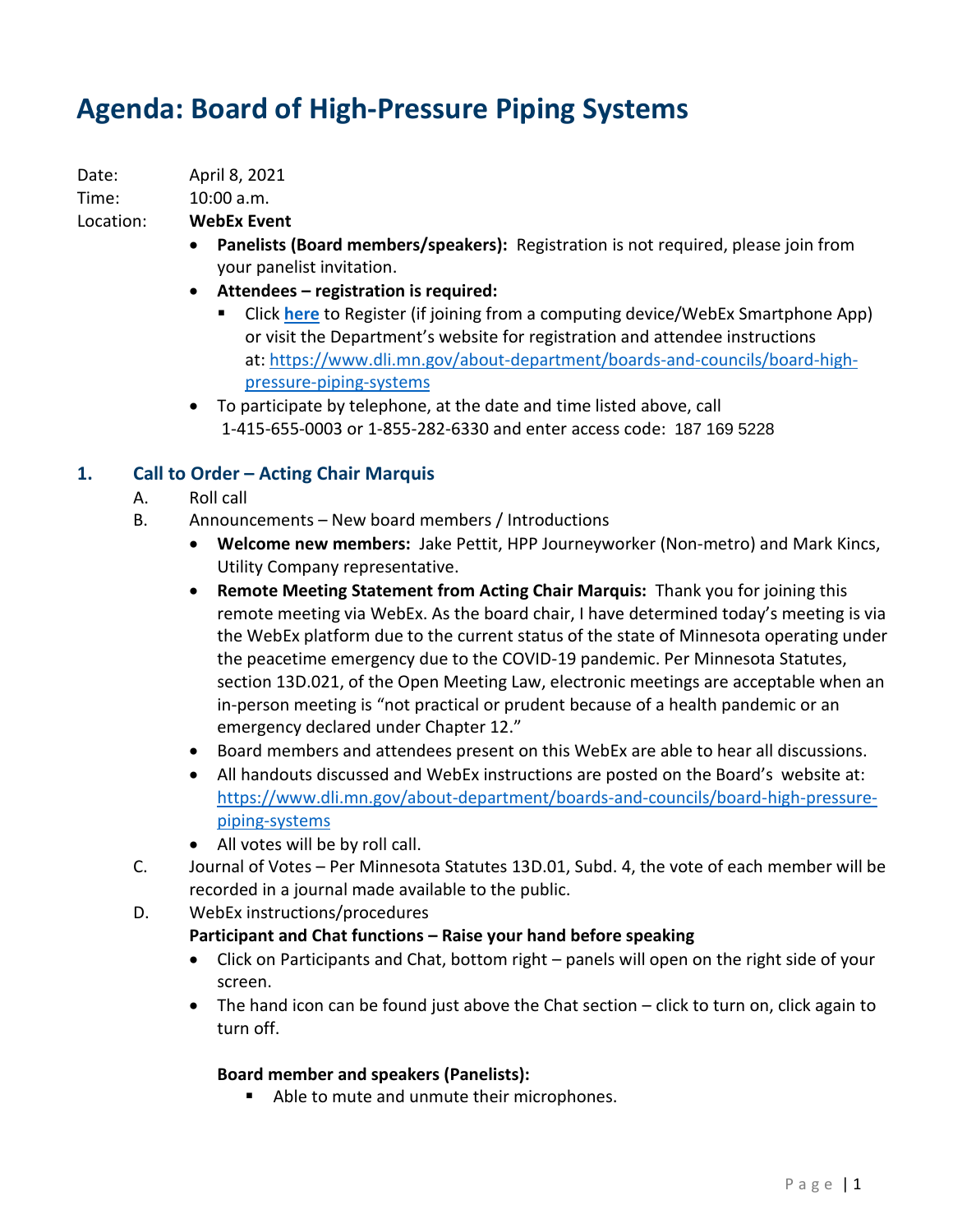■ Click the hand icon to indicate you wish to speak. The Acting Chair or host will call your name – unmute yourself and state your name before speaking. Click on the hand icon to turn off.

## **Members of the public (Attendees):**

- Able to hear everything but can speak **only** if public input is requested or during Open Forum.
- For technical assistance, send the host a chat message or email [lyndy.logan@state.mn.us](mailto:lyndy.logan@state.mn.us)

#### **Open Forum or Public Input requested:**

- **E** Click [here](https://www.dli.mn.gov/sites/default/files/pdf/open-forum-request.pdf) to complete an Open Forum form, or visit the Board's webpage, if you would like to address the Board.
- Click on the hand icon to indicate you would like to speak, send a chat message to the host, or send an email to lyndy.logan@state.mn.us
- The Acting Chair or host will call your name and your mic will be unmuted.
- Please keep comments to 5 minutes or less. Click the hand icon to turn off.

# **2. Approval of Meeting Agenda**

#### **3. Approval of Previous Meeting Minutes**

A. January 14, 2021 – regular meeting minutes

#### **4. Approval of Expense Reports**

#### **5. Regular Business**

A. Licensing and permitting

#### **6. Special Business**

- A. Officer nominations and elections
	- Election of Officers (Turn meeting over to Green, Commissioner's Designee)
	- 1. Chair
	- 2. Vice-Chair
	- 3. Secretary

(Turn meeting over to Board Chair)

- B. Ammonia, Steam, and Welding Committee appointments
- C. CCAC member and alternate appointments
- D. Code Publications Update

# **7. Complaints**

# **8. Open Forum**

If you would like to address the board, please complete the [Open Forum Request Form](https://www.dli.mn.gov/sites/default/files/pdf/open-forum-request.pdf) and send to [lyndy.logan@state.mn.us](mailto:lyndy.logan@state.mn.us) at least one hour prior to the start of the meeting.